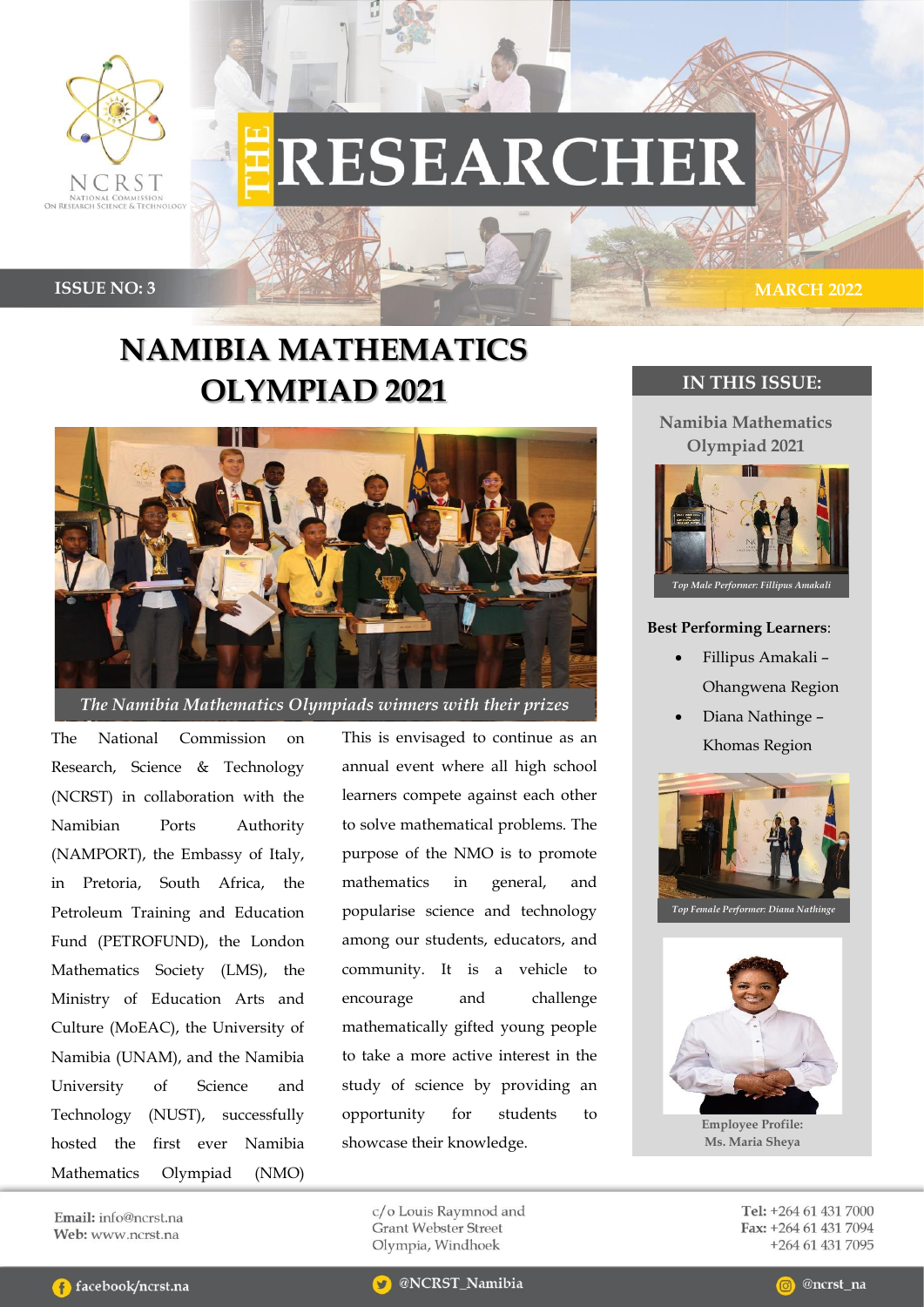This competition is conducted in 3 rounds: At the School level (round 1), Regional level (round 2), and the National Level (round 3). The NMO 2021 lasted more than 8 months before the hosting of the award ceremony on 17 March 2022. The NMO 2021 witnessed the participation of 98 schools and 2026 secondary learners countrywide.

#### **Winners were awarded as follow:**

#### *Regional Performance*

#### **Winning Region: Khomas Region**

- St. Paul's College and,
- Windhoek Gymnasium Private School

#### *Runner up region***:**

#### **Ohangwena Region**

- Epembe Combined Schoo1,
- PH Muandingi Junior Secondary School
- Ponhofi Secondary School.

#### *Team Performance*

#### **Winning team (Scholars): Khomas region**

- Ivan du Plooy,
- Brittany van Rooyen and
- Diana Nathinge

#### *Runner up team***:**

#### **Ohangwena region**

- Sylvia Mwandingi,
- Nsala Effendi Muluti,
- Peneyambeko Haufiku,
- Mikael Shiweda,
- Fabian Gabriel,
- Fillipus Amakali

c/o Louis Raymnod and **Grant Webster Street** Olympia, Windhoek

@NCRST\_Namibia

Tel: +264 61 431 7000 Fax: +264 61 431 7094 +264 61 431 7095

#### **Best Performing Female Learner:**

• Diana Nathinge - **Khomas region**

#### **Best Performing Male Learner**:

• Fillipus Amakali - **Ohangwena region**

#### **Top 10 awards:**

- 1. Nsala Effendi Muluti Ohangwena region
- 2. Sylvia Mwandingi Ohangwena region
- 3. Fabian Gabriel Ohangwena region
- 4. Ivan du Plooy Khomas region
- 5. Porcha Goliath Hardap region
- 6. Mischa Ndafimana Otjozondjupa region
- 7. Micrielle Manga Otjozondjupa region
- 8. William Thaub Omaheke region
- 9. Mieze Tjizetjita Omaheke region
- 10. Lukas Geelbooi Omaheke region
- 11. Leonard Aimanya Otjozondjupa region
- 12. Brittany van Rooyen Khomas region
- 13. Charlvic Isaacks //Kharas region

The NCRST would like to extend our sincere gratitude and appreciation towards our sponsors namely, NAMPORT, PETROFUND, Embassy of Italy – Pretoria, South Africa as well as the London Mathematics Society for their invaluable contribution and support towards the development and promotion of Mathematics education in the country.

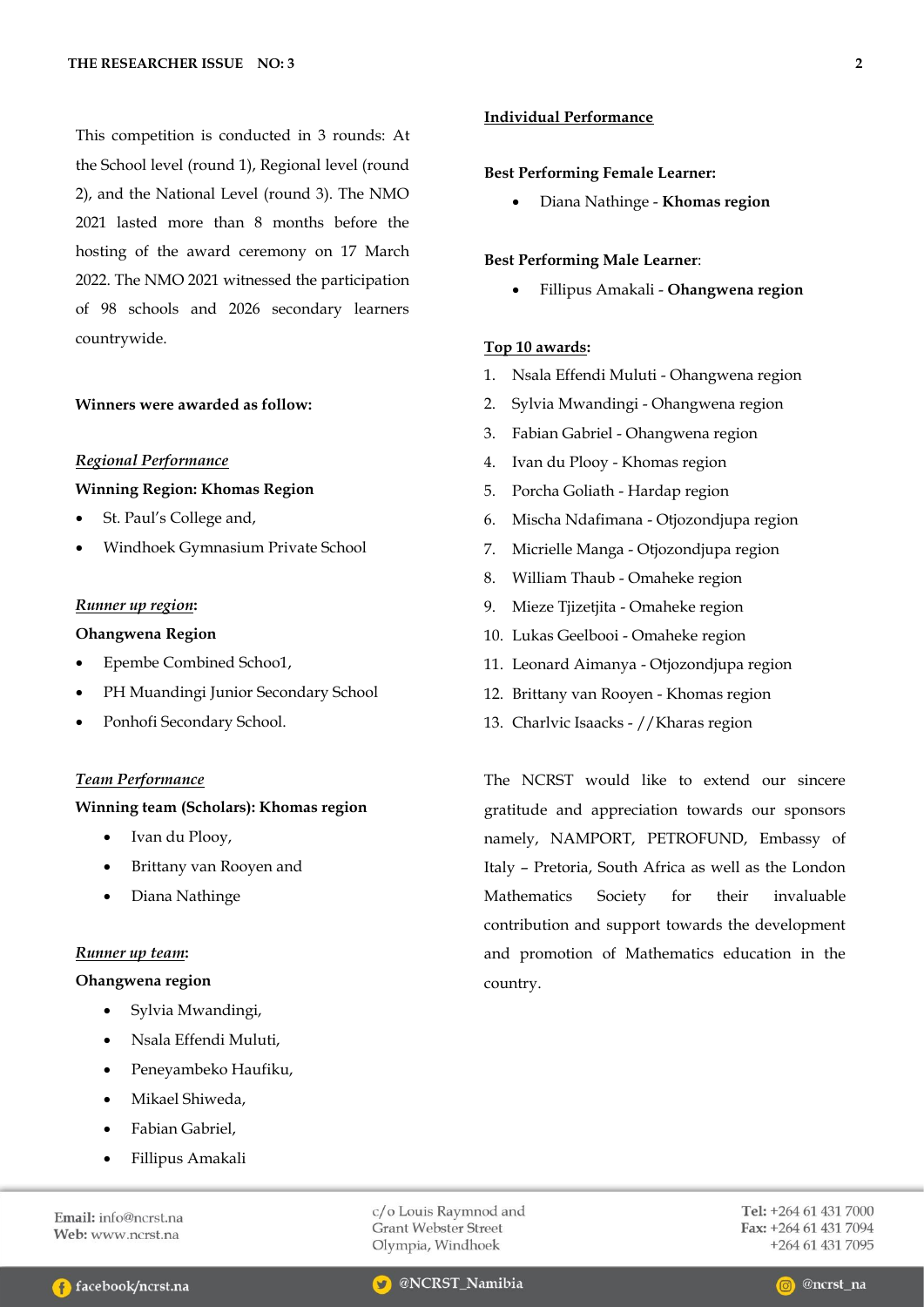## **Internal Audit – Misconceptions and Myths**

Over the years, Internal Audit has faced resistance from employees within the organisations, due to negative perception about its roles and potential value addition to the progression and subsequent growth of the organisations. According to previous studies (e.g., Chambers & Odar, 2015, Obert & Munyunguma, 2014, Gona et al., 2014). The employees' resistance towards Internal Audit, is mainly due to myths and misunderstandings, which has resulted in toxic and hostile working environments for both employees and Internal Auditors. The outlook of Internal Audit from employees is largely visible from the organisational culture of that specific organisation.

**"***This article aims to give a background and clarity on the role of Internal Audit, and how it adds value to the organisation. Further, this article hopes to debunk some of the myths associated with Internal Audit and its role in organisations***".** 

#### **What is the role of Internal Audit in an organisation?**

The roles of Internal Audit are broad, but some of the functions of Internal Audit, include assessing the effectiveness and efficiency of internal control processes, ensuring compliance with statutory, company and regulatory acts. In addition, Internal Audit also advises management on the risks and weaknesses in the control processes and recommend best possible controls to best counter risks that are inherent to the processes and functions within the organisation. The Board of Directors places some level of reliance on Internal Audit, to report back to them on the status of the management of risks, and effectiveness and efficiency of the control processes.

**What are the common myths surrounding Internal Audit?**

- *Aggrieved employees have over the years accused internal audit of personal vendettas and have taken some of the audit findings personally.* Although many employees feel that Internal Audit is out to get them, they should understand that Internal Audit does not audit people, but rather the functions in the control process, which the people hold, despite who is holding that position at the time of the audit engagement.
- *Internal Audit is policing employees* Although, many employees feel that they are mostly monitored and that their work is scrutinised, that is not the case, as Internal Audit, is required to test and evaluate processes to determine if the control process is in fact effective and efficient. Through adequate and efficient business processes, organisations have been able to cut down on wastage and losses, reduce risks and deliver improved output and results to their clients, customers, and stakeholders.
- *Some believe that Internal Audit is a useless function that is just costing the organisations money, and they do not see their value addition*. Although Internal Audit, is a cost centre to the organisation, in a sense that they do not generate any income, the value in risk identification, recommendations of remedies to mitigate risks and subsequent improvements to controls, adds so much value to the organisation.
- *Internal Audit should detect and prevent all fraud in an organisation.* Although Internal Audits, through their tests highlight risks and recommend remedies, the possibility of residual risk is still there that can be used as a loophole for fraud and thievery.

Email:  $info@ncrst$  na Web: www.ncrst.na

c/o Louis Raymnod and **Grant Webster Street** Olympia, Windhoek

Tel: +264 61 431 7000 Fax: +264 61 431 7094 +264 61 431 7095

@ncrst\_na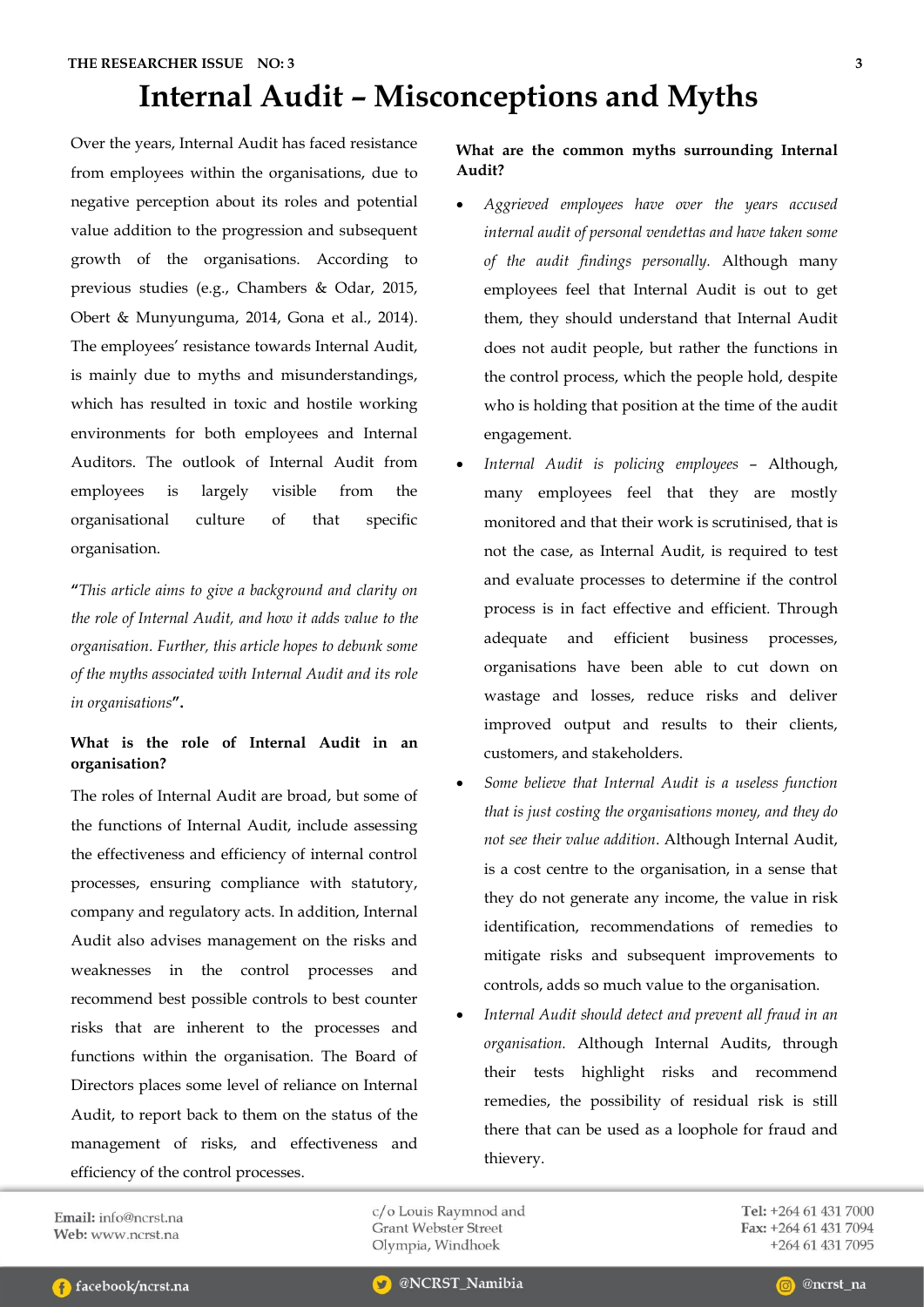The Internal Audit department should adopt a rather broad sales and marketing techniques, through meetings, inhouse workshops with clients and management to sensitize them on the role of the function in the department. It is important that two-way communication channels between the audit clients and Internal Audit are established, so that any concerns are cleared up, to allow for good working relations and value addition within the value chain process of the organisation.

#### **References**

Chambers, A.D., & Odar, M. (2015). A new vision for internal audit'. Managerial Auditing Journal, 30(1), 34- 55.

Gona, S., Mutero, S., & Mazani, B. (2014). Costs and benefits of an internal audit department: A case study of the Zimbabwean banking sector. International Journal of Innovative Research & Development, 3(13), 119- 128.

Obert, S., & Munyunguma, N. (2014). Internal audit perceptions and their impact on performance of the internal audit function. IOSR Journal of Business and Management, 16(5), 81-85.



*NCRST staff during the team building that recently took place at Droombos Vineyard Lodge*

Email: info@ncrst.na Web: www.ncrst.na

c/o Louis Raymnod and **Grant Webster Street** Olympia, Windhoek

Tel: +264 61 431 7000 Fax: +264 61 431 7094 +264 61 431 7095



@NCRST\_Namibia

@ncrst\_na